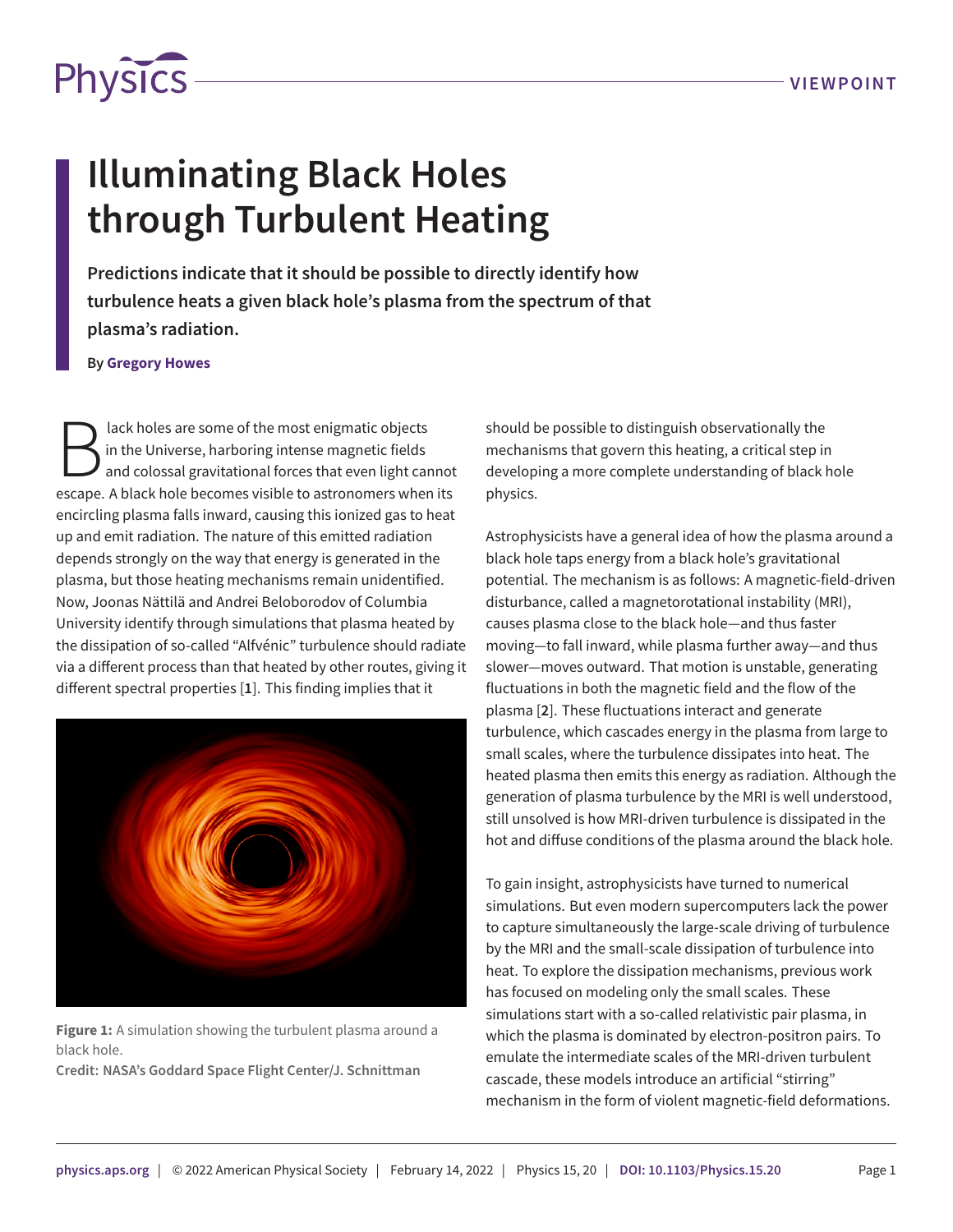Turbulence driven in this manner is found to dissipate via magnetic reconnection, which accelerates the plasma particles to energies well above the thermal energy, resulting in a nonthermal tail for the velocity distribution [**[3](#page-2-0)**, **[4](#page-2-1)**].

But while the MRI taps the differential rotation of the plasma to drive unstable wave modes, it is unlikely to yield the violent magnetic-field deformations used to drive turbulence in previous simulations. Recognizing this issue, Nättilä and Beloborodov take a different route to modeling the intermediate scales of MRI-driven turbulence, driving turbulence through the nonlinear interaction of Alfvén waves. Alfvén waves are natural modes of oscillation of a plasma that travel along magnetic field lines and are analogous to the waves that are generated when a stretched rubber band is plucked. When Alfvén waves traveling in opposite directions pass through each other, they distort each other, transferring their energy to new Alfvén waves with smaller wavelengths. This cascade of energy from large to small scales is terminated when some physical mechanism damps the fluctuations, converting the wave energy into plasma heat. The central role of Alfvén-wave interactions in generating turbulence in plasmas was first recognized in the 1960s, and these interactions have since been termed the fundamental building block of astrophysical plasma turbulence [**[5](#page-2-2)**–**[7](#page-2-3)**].

In their simulations, Nättilä and Beloborodov simulate Alfvén-wave-driven turbulence in a relativistic pair plasma, varying the amplitude of the initial Alfvén waves. For magnetically dominated pair plasmas around a black hole, MRI-driven turbulence will likely consist of interactions among Alfvén waves with amplitudes smaller than the magnitude of the background magnetic field. For such cases, the duo found that the dissipation of Alfvénic turbulence yielded a nearly thermal velocity distribution of the accelerated particles, which is dramatically different from the nonthermal tail seen in previous simulations. Furthermore, the heated particles were found to be accelerated primarily parallel to the magnetic field.

Delving into how the Alfvénic turbulence dissipates in their simulations, Nättilä and Beloborodov found that it occurs through a well-known collisionless plasma process called Landau damping, in which the plasma's electrons and positrons "surf" along the magnetic field, extracting energy from the electric field of the Alfvén waves as they move. Particles

undergoing Landau damping are accelerated in the direction parallel to the magnetic field, which is consistent with the duo's simulation results but is a markedly different outcome than the dissipation of turbulence via magnetic reconnection found in previous works, where the particle-energy gain is not limited to parallel acceleration. The duo's finding of primarily parallel acceleration agrees with recent analyses of spacecraft measurements of nonrelativistic turbulence in near-Earth space that indicate that Landau damping plays a significant role in energizing plasma particles at the expense of the turbulent energy [**[8](#page-2-4)**, **[9](#page-2-5)**].

So, what do these findings mean for the visual appearance of black holes? Relativistically hot, magnetized plasmas with particles that have large velocities perpendicular to the magnetic field tend to emit copious amounts of synchrotron radiation—emission generated by the centripetal acceleration of the particles' spiral motion about the magnetic field. If the dissipation of Alfvénic turbulence instead dominantly accelerates the plasma particles parallel to the magnetic field, such synchrotron emission would be suppressed. Nättilä and Beloborodov suggest that inverse Compton (IC) scattering—where low-energy photons are scattered to high energies by ultrarelativistic electrons—would then be expected to be the dominant radiative process. Assuming the IC photons can escape the black hole environment without being scattered, the black hole would have a synchrotron-deficient spectrum, a distinct signature of plasma heating through Alfvénic turbulence. Thus, this landmark finding of Nättilä and Beloborodov provides a potential path to directly identify how turbulence heats the plasma—heretofore an unaccomplished feat. It will also force astrophysicists to reexamine the turbulence-driving mechanisms that they incorporate into future simulations of astrophysical plasmas.

**Gregory Howes:** Department of Physics and Astronomy, University of Iowa, Iowa City, IA, USA

## **REFERENCES**

- <span id="page-1-0"></span>1. J. Nättilä and A. M. Beloborodov, "Heating of magnetically dominated plasma by Alfvén-wave turbulence," **Phys. Rev. Lett. 128, 075101 (2022).**
- <span id="page-1-1"></span>2. Steven A. Balbus, and John F. Hawley, "A powerful local shear instability in weakly magnetized disks. I - Linear analysis. II - Nonlinear evolution," **Astrophys. J. 376, 214 (1991).**